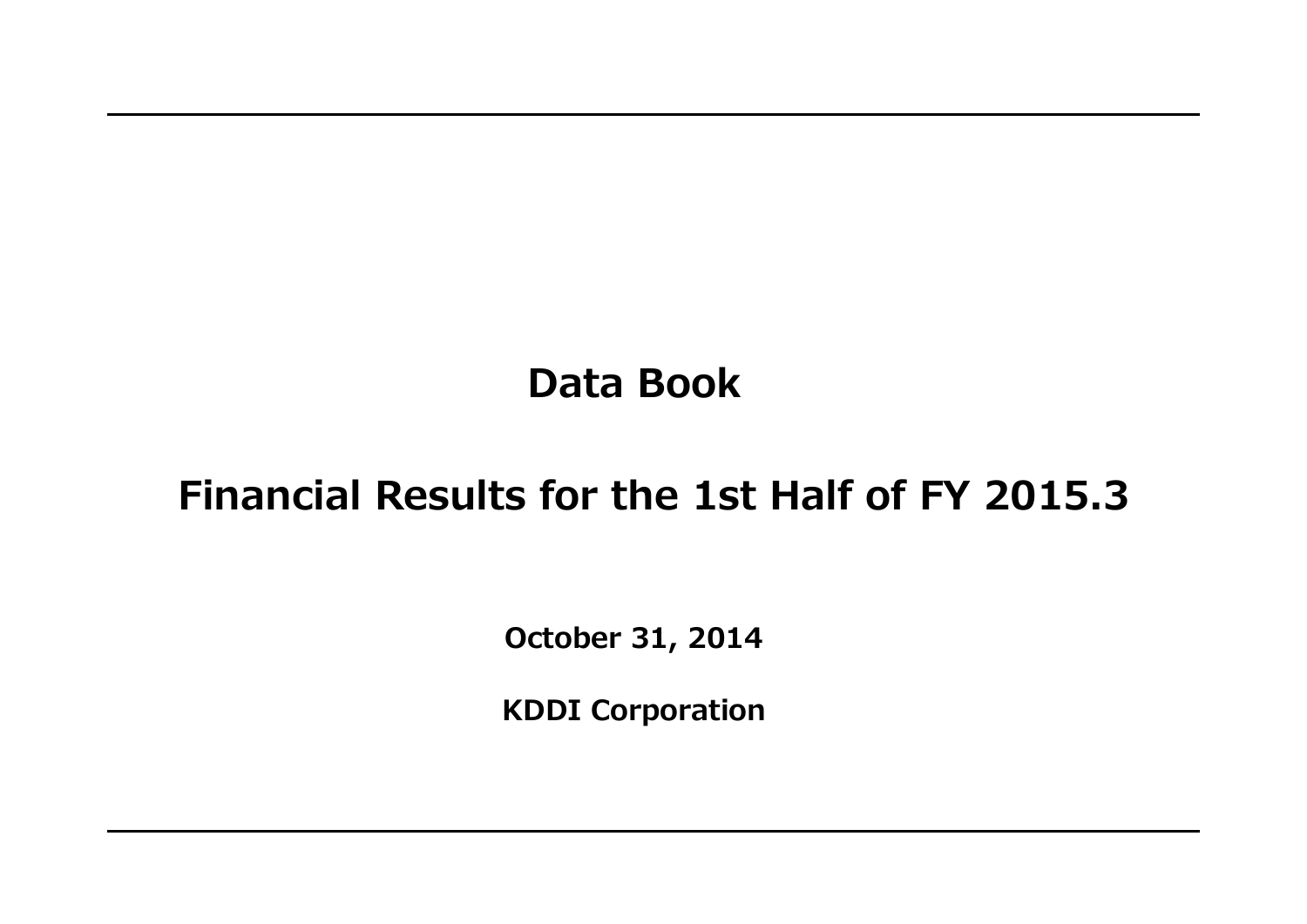|                                          |        |           |           |           |           |                          |                |               |           |                          |           |                 | Unit: Millions of Yen      |
|------------------------------------------|--------|-----------|-----------|-----------|-----------|--------------------------|----------------|---------------|-----------|--------------------------|-----------|-----------------|----------------------------|
| <b>Consolidated Statement</b>            |        |           |           |           | FY2014.3  |                          |                |               |           |                          | FY2015.3  |                 |                            |
|                                          |        | <b>1Q</b> | <b>2Q</b> | 1H        | 3Q        | 4Q                       | 2H             | <b>Total</b>  | <b>1Q</b> | <b>2Q</b>                | 1H        | <b>Progress</b> | <b>Total</b><br>(Forecast) |
| <b>Operating revenues</b>                |        | 1,002,423 | 1,051,357 | 2,053,781 | 1,126,118 | 1,153,729                | 2,279,848      | 4,333,628     | 1,020,552 | 1,111,383                | 2,131,935 | 46.3%           | 4,600,000                  |
| <b>Telecommunications business</b>       |        | 631,541   | 649,448   | 1,280,989 | 660,222   | 667,946                  | 1,328,169      | 2,609,157     | 662,859   | 680,336                  | 1,343,195 | $\blacksquare$  |                            |
| Other business                           |        | 370,883   | 401,910   | 772,792   | 465,896   | 485,783                  | 951,679        | 1,724,471     | 357,693   | 431,047                  | 788,740   | $\blacksquare$  | $\overline{\phantom{a}}$   |
| <b>Operating income</b>                  |        | 178,652   | 168,961   | 347,613   | 185,636   | 129,996                  | 315,632        | 663,245       | 194,791   | 189,963                  | 384,754   | 52.7%           | 730,000                    |
| Ordinary income                          |        | 181,920   | 170,162   | 352,081   | 186,511   | 124,296                  | 310,806        | 662,887       | 194,705   | 192,564                  | 387,268   | 52.7%           | 735,000                    |
| <b>Extraordinary income (loss)</b>       |        | (31, 609) | (263)     | (31, 872) | (238)     | (10, 148)                | (10, 386)      | (42, 258)     |           | 3,811                    | 3,811     | $\blacksquare$  |                            |
| Net income                               |        | 68,175    | 94,833    | 163,008   | 105,646   | 53,385                   | 159,031        | 322,038       | 113,514   | 117,870                  | 231,385   | 54.6%           | 424,000                    |
| Comprehensive income                     |        | 80,294    | 115,003   | 195,297   | 122,585   | 70,477                   | 193,062        | 388,359       | 117,008   | 126,145                  | 243,154   | $\blacksquare$  |                            |
| Total assets                             | $*1$   | 4,580,649 |           | 4,634,681 | 4,843,082 | $\blacksquare$           |                | 4,945,757     | 4,885,478 | $\blacksquare$           | 5,044,090 | $\blacksquare$  |                            |
| Shareholders' equity                     | $*1$   | 2,580,833 |           | 2,883,314 | 2,865,941 |                          |                | 2,916,990     | 2,961,217 |                          | 3,087,776 |                 |                            |
| Shareholders' equity ratio               | $*1$   | 50.2%     |           | 55.4%     | 54.8%     |                          |                | 55.1%         | 56.6%     |                          | 57.2%     |                 |                            |
| Shareholders' equity per share (Yen) * 1 |        | 2,986     |           | 3,106     | 3,181     | $\overline{\phantom{a}}$ |                | 3,262         | 3,314     |                          | 3,456     | $\blacksquare$  |                            |
| Free cash flows                          |        | 55,000    | 118,038   | 173,038   | 58,907    | (5,995)                  | 52,913         | 225,950       | (7, 313)  | 152,563                  | 145,250   | $\blacksquare$  | 245,000                    |
| Depreciation                             |        | 115,143   | 113,522   | 228,666   | 118,763   | 122,670                  | 241,433        | 470,098       | 117,032   | 122,576                  | 239,608   | 48.6%           | 493,000                    |
| Amortization of goodwill                 |        | 6,970     | 7,017     | 13,987    | 7,603     | 6,664                    | 14,267         | 28,255        | 6,631     | 6,654                    | 13,285    | 47.4%           | 28,000                     |
| Capex (cash flow basis)                  |        | 108,030   | 131,717   | 239,747   | 133,066   | 198,986                  | 332,052        | 571,799       | 143,338   | 145,314                  | 288,652   | 49.8%           | 580,000                    |
| <b>EBITDA</b>                            |        | 304,987   | 295,955   | 600,941   | 317,175   | 267,953                  | 585,128        | 1,186,069     | 326,398   | 323,846                  | 650,244   | 50.9%           | 1,278,000                  |
| <b>EBITDA</b> margin                     |        | 30.4%     | 28.1%     | 29.3%     | 28.2%     | 23.2%                    | 25.7%          | 27.4%         | 32.0%     | 29.1%                    | 30.5%     | $\blacksquare$  | 27.8%                      |
| <b>Interest bearing debt</b>             | $*1*2$ | 1,185,683 |           | 890,721   | 1,041,507 | $\blacksquare$           | $\blacksquare$ | * 3 1,084,967 | 1,115,975 | $\overline{\phantom{0}}$ | 1,010,597 | $\blacksquare$  |                            |
| Net debt                                 | $*1*2$ | 1,017,636 |           | 743,019   | 833,891   | $\blacksquare$           |                | 872,436       | 953,795   | $\overline{\phantom{0}}$ | 811,948   | $\blacksquare$  |                            |
| Debt / EBITDA Ratio                      |        |           |           |           |           | $\overline{\phantom{a}}$ |                | 0.91          |           | $\overline{\phantom{0}}$ |           | $\blacksquare$  |                            |
| Debt / Equity Ratio                      | $*1$   | 0.52      |           | 0.35      | 0.39      |                          |                | 0.40          | 0.40      |                          | 0.35      |                 |                            |

**\* 1 These figures are as of the end of each financial year**

**\* 2 Including Euro yen zero coupon convertible bonds**

**\* 3 Correction from FY2014.3 results report**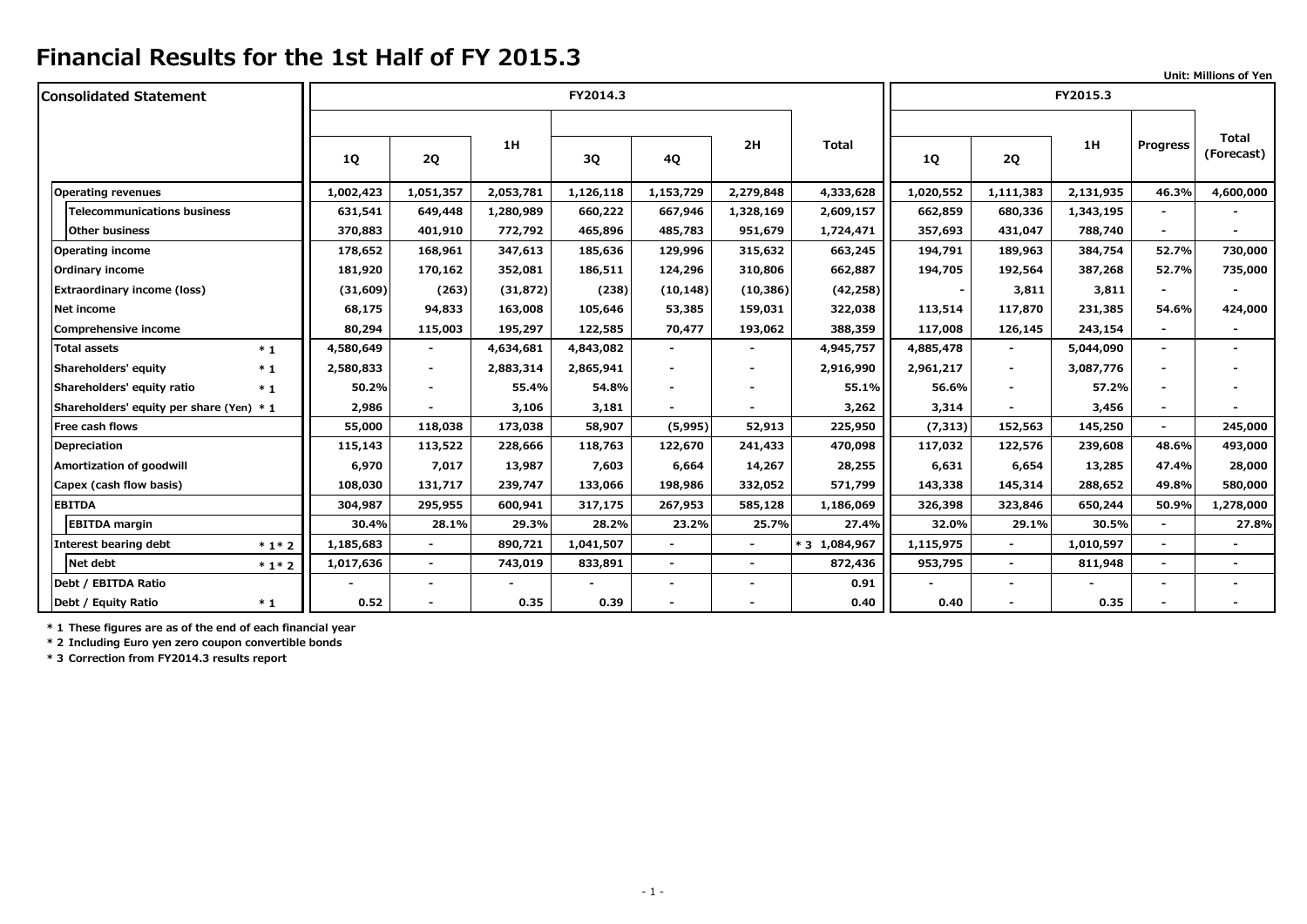**Unit: Millions of Yen**

| <b>Personal Services segment</b> |         |           |           | FY2014.3 |         |           | FY2015.3     |         |         |           |                 |              |
|----------------------------------|---------|-----------|-----------|----------|---------|-----------|--------------|---------|---------|-----------|-----------------|--------------|
|                                  |         |           |           |          |         |           |              |         |         |           |                 | <b>Total</b> |
|                                  | 1Q      | <b>2Q</b> | 1H        | 3Q       | 4Q      | 2H        | <b>Total</b> | 1Q      | 2Q      | 1H        | <b>Progress</b> | (Forecast)   |
| <b>Operating revenues</b>        | 784,570 | 818,869   | 1,603,439 | 886,199  | 878,213 | 1,764,412 | 3,367,851    | 780,617 | 861,861 | 1,642,478 | 46.1%           | 3,560,000    |
| Sales outside the group          | 766,177 | 799,346   | 1,565,523 | 865,717  | 857,418 | 1,723,135 | 3,288,658    | 760,227 | 841,558 | 1,601,785 | 46.3%           | 3,460,000    |
| Sales within the group           | 18,392  | 19,524    | 37,916    | 20,482   | 20,795  | 41,277    | 79,193       | 20,390  | 20,303  | 40,693    | 40.7%           | 100,000      |
| <b>Operating income</b>          | 135,216 | 125,484   | 260,700   | 144,690  | 101,794 | 246,484   | 507,184      | 155,864 | 149,107 | 304,971   | 54.5%           | 560,000      |
| <b>Depreciation</b>              | 99,628  | 97,067    | 196,695   | 101,913  | 105,003 | 206,916   | 403,610      | 100,371 | 105,041 | 205,412   | 48.7%           | 422,000      |
| Amortization of goodwill         | 5,724   | 5,482     | 11,206    | 6,157    | 5,102   | 11,259    | 22,465       | 5,036   | 5,036   | 10,072    | 50.4%           | 20,000       |
| <b>EBITDA</b>                    | 244,763 | 234,230   | 478,993   | 257,232  | 219,482 | 476,714   | 955,707      | 269,033 | 263,513 | 532,546   | 51.9%           | 1,026,000    |
| <b>EBITDA</b> margin             | 31.2%   | 28.6%     | 29.9%     | 29.0%    | 25.0%   | 27.0%     | 28.4%        | 34.5%   | 30.6%   | 32.4%     |                 | 28.8%        |

**Unit: Millions of Yen**

| <b>Value Services segment</b> |        |        |        | FY2014.3 |        |         | FY2015.3     |           |           |         |                 |              |
|-------------------------------|--------|--------|--------|----------|--------|---------|--------------|-----------|-----------|---------|-----------------|--------------|
|                               |        |        |        |          |        |         |              |           |           |         |                 | <b>Total</b> |
|                               | 1Q     | 2Q     | 1H     | 3Q       | 4Q     | 2H      | <b>Total</b> | <b>1Q</b> | <b>2Q</b> | 1H      | <b>Progress</b> | (Forecast)   |
| <b>Operating revenues</b>     | 49,080 | 50,733 | 99,812 | 54,594   | 58,116 | 112,710 | 212,522      | 54,497    | 59,839    | 114,336 | 47.6%           | 240,000      |
| Sales outside the group       | 37,508 | 38,895 | 76,404 | 42,548   | 45,677 | 88,225  | 164,629      | 42,474    | 43,812    | 86,286  | 44.2%           | 195,000      |
| Sales within the group        | 11,571 | 11,837 | 23,409 | 12,046   | 12,439 | 24,485  | 47,894       | 12,023    | 16,027    | 28,049  | 62.3%           | 45,000       |
| Operating income              | 13,609 | 13,624 | 27,233 | 13,678   | 10,696 | 24,374  | 51,607       | 15,187    | 15,068    | 30,255  | 53.1%           | 57,000       |
| Depreciation                  | 2,212  | 2,715  | 4,927  | 2,460    | 2,509  | 4,970   | 9,897        | 2,562     | 2,680     | 5,243   | 43.3%           | 12,100       |
| Amortization of goodwill      | 444    | 580    | 1,024  | 496      | 501    | 997     | 2,021        | 530       | 529       | 1,060   | 53.0%           | 2,000        |
| <b>EBITDA</b>                 | 16,287 | 16,972 | 33,260 | 16,889   | 14,344 | 31,233  | 64,493       | 18,333    | 18,392    | 36,725  | 51.0%           | 72,000       |
| <b>EBITDA</b> margin          | 33.2%  | 33.5%  | 33.3%  | 30.9%    | 24.7%  | 27.7%   | 30.3%        | 33.6%     | 30.7%     | 32.1%   |                 | 30.0%        |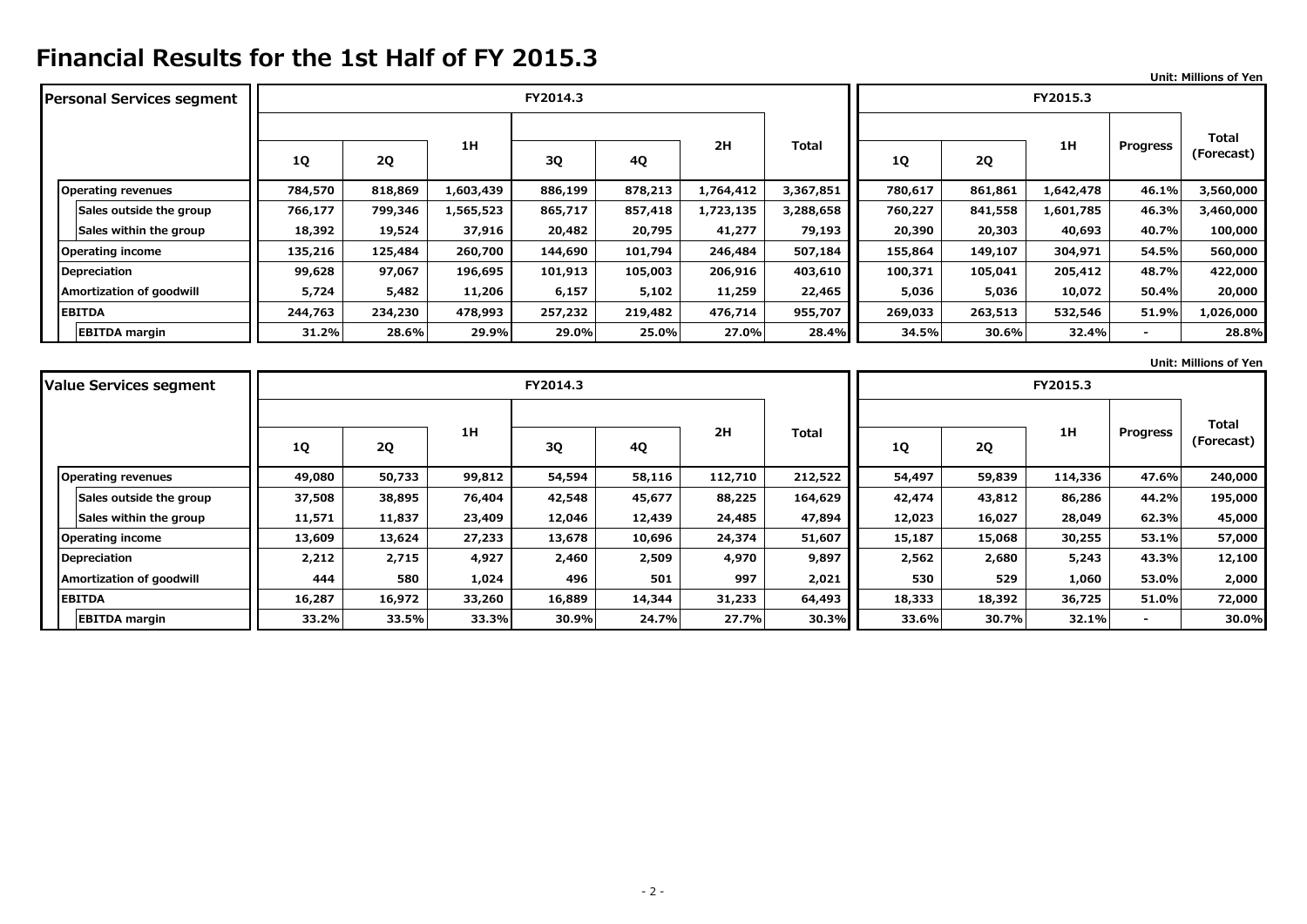|                                  |         |           |         |          |         |                    |         |         |         |          |                              | Unit: Millions of Yen |
|----------------------------------|---------|-----------|---------|----------|---------|--------------------|---------|---------|---------|----------|------------------------------|-----------------------|
| <b>Business Services segment</b> |         |           |         | FY2014.3 |         |                    |         |         |         | FY2015.3 |                              |                       |
|                                  |         |           |         |          |         |                    |         |         |         |          |                              |                       |
|                                  | 1Q      | <b>2Q</b> | 1H      | 3Q       | 4Q      | 2H<br><b>Total</b> |         | 1Q      | 2Q      | 1H       | <b>Progress</b>              | Total<br>(Forecast)   |
| <b>Operating revenues</b>        | 157,742 | 164,352   | 322,095 | 168,805  | 184,012 | 352,818            | 674,912 | 161,883 | 165,339 | 327,222  | 47.4%                        | 690,000               |
| Sales outside the group          | 138,917 | 145,773   | 284,690 | 149,400  | 164,295 | 313,695            | 598,385 | 142,286 | 145,554 | 287,840  | 47.2%                        | 610,000               |
| Sales within the group           | 18,826  | 18,579    | 37,404  | 19,405   | 19,718  | 39,122             | 76,527  | 19,596  | 19,786  | 39,382   | 49.2%                        | 80,000                |
| <b>Operating income</b>          | 25,494  | 25,112    | 50,605  | 21,803   | 14,056  | 35,859             | 86,464  | 19,658  | 20,631  | 40,289   | 44.8%                        | 90,000                |
| Depreciation                     | 10,356  | 10,189    | 20,545  | 10,996   | 11,449  | 22,445             | 42,990  | 10,465  | 11,168  | 21,633   | 47.4%                        | 45,600                |
| Amortization of goodwill         |         |           |         |          |         |                    |         |         |         |          | $\overline{\phantom{a}}$     |                       |
| <b>EBITDA</b>                    | 36,002  | 35,588    | 71,589  | 33,125   | 25,992  | 59,116             | 130,706 | 30,253  | 32,032  | 62,285   | 45.5%                        | 137,000               |
| <b>EBITDA</b> margin             | 22.8%   | 21.7%     | 22.2%   | 19.6%    | 14.1%   | 16.8%              | 19.4%   | 18.7%   | 19.4%   | 19.0%    | $\qquad \qquad \blacksquare$ | 19.9%                 |

**Unit: Millions of Yen**

| <b>Global Services segment</b> |           |        | FY2014.3 |        |        |         |              |        | FY2015.3 |         |          |              |
|--------------------------------|-----------|--------|----------|--------|--------|---------|--------------|--------|----------|---------|----------|--------------|
|                                |           |        |          |        |        |         |              |        |          |         |          | <b>Total</b> |
|                                | <b>1Q</b> | 2Q     | 1H       | 3Q     | 4Q     | 2H      | <b>Total</b> | 1Q     | 2Q       | 1H      | Progress | (Forecast)   |
| <b>Operating revenues</b>      | 58,679    | 64,578 | 123,257  | 65,903 | 74,465 | 140,368 | 263,625      | 66,660 | 71,257   | 137,917 | 44.5%    | 310,000      |
| Sales outside the group        | 50,448    | 55,383 | 105,831  | 57,407 | 65,730 | 123,137 | 228,968      | 58,734 | 63,330   | 122,064 | 43.6%    | 280,000      |
| Sales within the group         | 8,231     | 9,195  | 17,425   | 8,496  | 8,735  | 17,231  | 34,657       | 7,925  | 7,927    | 15,853  | 52.8%    | 30,000       |
| Operating income               | 2,228     | 2,486  | 4,714    | 3,604  | 3,089  | 6,693   | 11,408       | 2,678  | 2,550    | 5,228   | 37.3%    | 14,000       |
| Depreciation                   | 2,845     | 3,022  | 5,867    | 3,027  | 3,276  | 6,303   | 12,170       | 3,278  | 3,250    | 6,528   | 47.0%    | 13,900       |
| Amortization of goodwill       | 802       | 908    | 1,710    | 909    | 1,016  | 1,925   | 3,635        | 1,020  | 1,044    | 2,063   | 51.6%    | 4,000        |
| <b>EBITDA</b>                  | 5,878     | 6,428  | 12,306   | 7,560  | 7,420  | 14,980  | 27,286       | 6,979  | 6,869    | 13,848  | 43.3%    | 32,000       |
| <b>EBITDA</b> margin           | 10.0%     | 10.0%  | 10.0%    | 11.5%  | 10.0%  | 10.7%   | 10.4%        | 10.5%  | 9.6%     | 10.0%   |          | 10.3%        |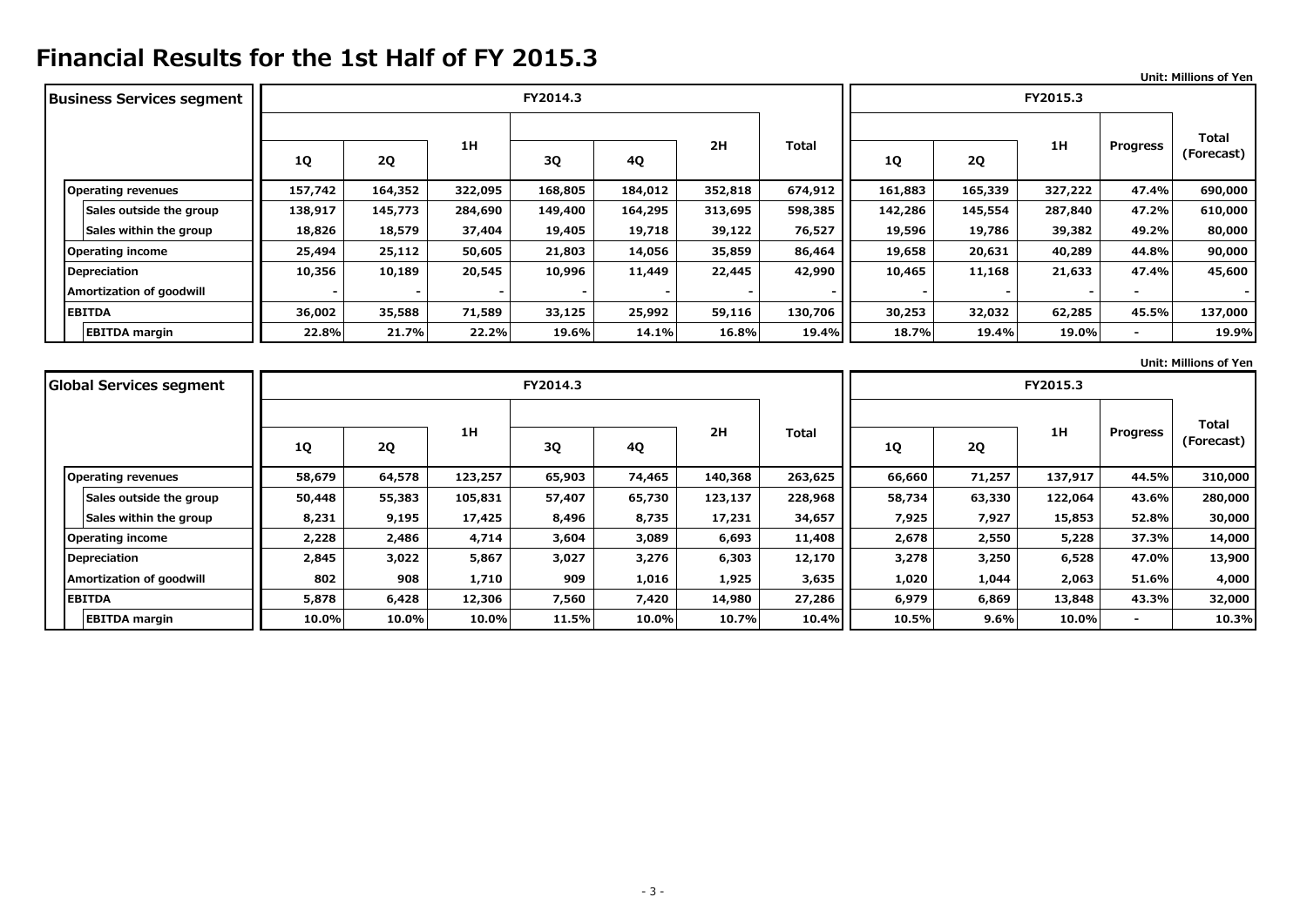|                           |           |           |        |          |        |        |         |           |        |          |                          | <b>Unit: Millions of Yen</b> |
|---------------------------|-----------|-----------|--------|----------|--------|--------|---------|-----------|--------|----------|--------------------------|------------------------------|
| <b>lOthers</b>            |           |           |        | FY2014.3 |        |        |         |           |        | FY2015.3 |                          |                              |
|                           |           |           |        |          |        |        |         |           |        |          |                          | Total                        |
|                           | <b>1Q</b> | <b>2Q</b> | 1H     | 3Q       | 4Q     | 2H     | Total   | <b>1Q</b> | 2Q     | 1H       | <b>Progress</b>          | (Forecast)                   |
| <b>Operating revenues</b> | 30,545    | 35,021    | 65,566 | 36,465   | 47,987 | 84,453 | 150,019 | 40,049    | 42,117 | 82,166   | 47.8%                    | 172,000                      |
| Sales outside the group   | 9,373     | 11,960    | 21,333 | 11,046   | 20,610 | 31,656 | 52,988  | 16,830    | 17,130 | 33,959   | 38.6%                    | 88,000                       |
| Sales within the group    | 21,172    | 23,061    | 44,233 | 25,420   | 27,377 | 52,797 | 97,030  | 23,220    | 24,987 | 48,207   | 57.4%                    | 84,000                       |
| <b>Operating income</b>   | 2,333     | 2,033     | 4,366  | 2,155    | 572    | 2,727  | 7,093   | 1,530     | 2,916  | 4,446    | 63.5%                    | 7,000                        |
| Depreciation              | 301       | 345       | 646    | 392      | 417    | 809    | 1,455   | 402       | 413    | 815      | 48.5%                    | 1,680                        |
| Amortization of goodwill  |           | 47        | 47     | 42       | 45     | 87     | 134     | 45        | 45     | 90       | 49.8%                    | 180                          |
| <b>EBITDA</b>             | 2,681     | 2,447     | 5,128  | 2,601    | 987    | 3,588  | 8,715   | 1,977     | 3,378  | 5,355    | 59.5%                    | 9,000                        |
| <b>EBITDA</b> margin      | 8.8%      | 7.0%      | 7.8%   | 7.1%     | 2.1%   | 4.2%   | 5.8%    | 4.9%      | 8.0%   | 6.5%     | $\overline{\phantom{0}}$ | 5.2%                         |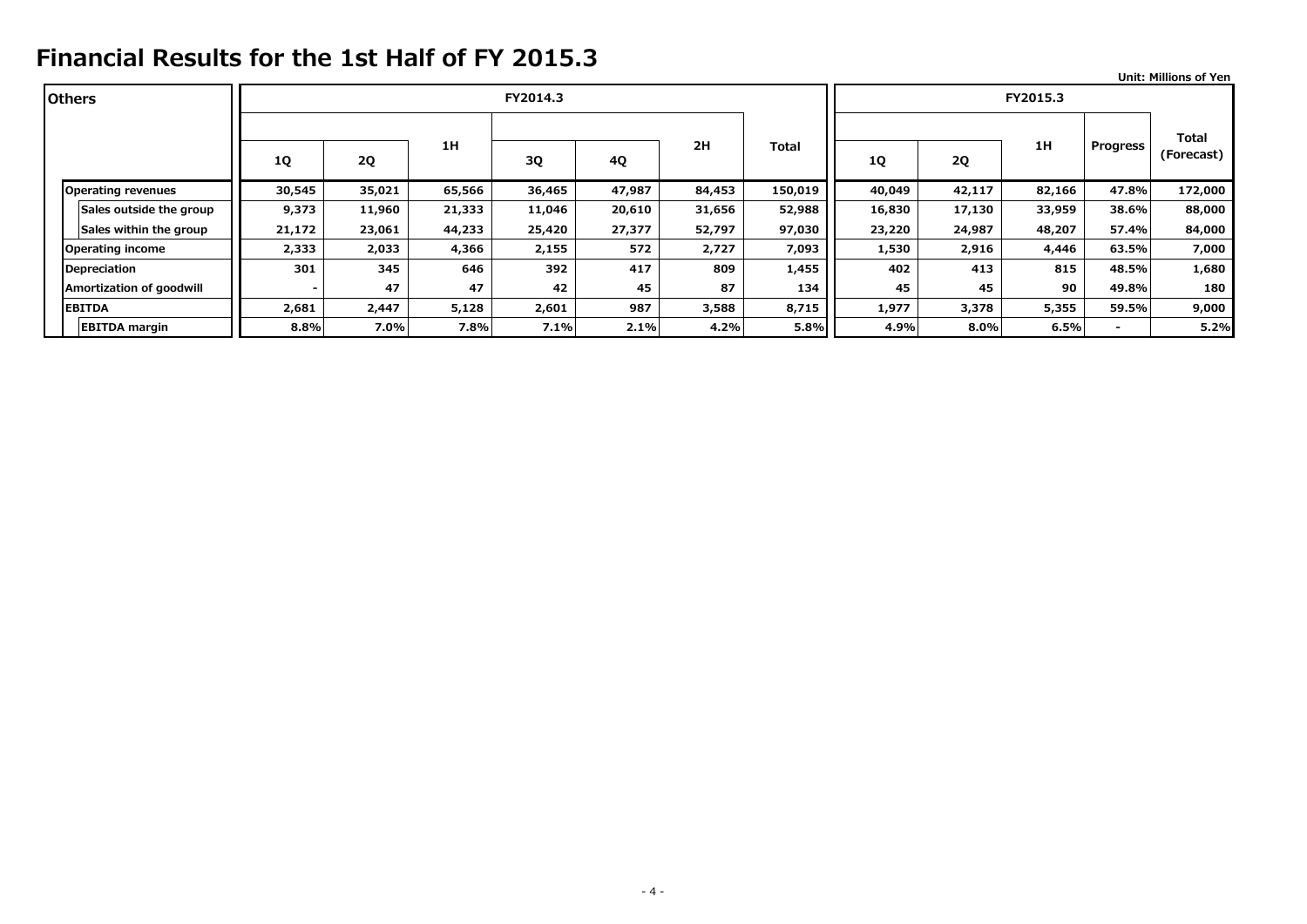|                                           |           |           |           |          |         |           |              |           |           |           |                          | <b>Unit: Millions of Yen</b> |  |  |  |
|-------------------------------------------|-----------|-----------|-----------|----------|---------|-----------|--------------|-----------|-----------|-----------|--------------------------|------------------------------|--|--|--|
| Personal Services segment                 |           |           |           | FY2014.3 |         |           |              | FY2015.3  |           |           |                          |                              |  |  |  |
| Details of operating revenues             |           |           |           |          |         |           |              |           |           |           |                          | Total                        |  |  |  |
| Sales outside the group                   | 1Q        | <b>2Q</b> | 1H        | 3Q       | 4Q      | 2H        | <b>Total</b> | 1Q        | <b>2Q</b> | 1H        | Progress                 | (Forecast)                   |  |  |  |
| <b>Operating revenues</b>                 | 766,177   | 799,346   | 1,565,523 | 865,717  | 857,418 | 1,723,135 | 3,288,658    | 760,227   | 841,558   | 1,601,785 | 46.3%                    | 3,460,000                    |  |  |  |
| Communications fee revenues               | 579,129   | 591,995   | 1,171,124 | 601,112  | 603,465 | 1,204,577 | 2,375,701    | 602,439   | 615,439   | 1,217,878 | 49.2%                    | 2,476,000                    |  |  |  |
| <b>Mobile</b>                             | 404,941   | 418,711   | 823,652   | 425,978  | 429,479 | 855,457   | 1,679,109    | 429,088   | 440,623   | 869,710   | 49.2%                    | 1,768,000                    |  |  |  |
| <b>Fixed-line</b>                         | 174,188   | 173,284   | 347,472   | 175,133  | 173,986 | 349,119   | 696,592      | 173,351   | 174,816   | 348,167   | 49.2%                    | 708,000                      |  |  |  |
| <b>FTTH</b><br>$*1$                       | 46,041    | 46,245    | 92,286    | 46,816   | 47,438  | 94,254    | 186,540      | 47,043    | 48,574    | 95,617    | $\overline{\phantom{0}}$ | $\overline{\phantom{0}}$     |  |  |  |
| CATV · Cable-plus phone<br>$*2$           | 111,723   | 112,476   | 224,198   | 113,118  | 113,425 | 226,543   | 450,741      | 113,245   | 113,780   | 227,025   | $\overline{\phantom{a}}$ | ٠                            |  |  |  |
| <b>Others</b>                             | 16,425    | 14,564    | 30,988    | 15,199   | 13,124  | 28,323    | 59,311       | 13,063    | 12,462    | 25,525    | $\overline{\phantom{0}}$ |                              |  |  |  |
| Handset revenues, repair revenues, others | 187,049   | 207,350   | 394,399   | 264,605  | 253,953 | 518,558   | 912,957      | 157,788   | 226,119   | 383,907   | 39.0%                    | 984,000                      |  |  |  |
|                                           |           |           |           |          |         |           |              |           |           |           |                          | <b>Unit: Millions of Yen</b> |  |  |  |
| <b>Value Services segment</b>             |           |           |           | FY2014.3 |         |           |              |           |           | FY2015.3  |                          |                              |  |  |  |
| Details of operating revenues             |           |           |           |          |         |           |              |           |           |           |                          |                              |  |  |  |
| Sales outside the group                   | 1Q        | <b>2Q</b> | 1H        | 3Q       | 4Q      | 2H        | <b>Total</b> | 1Q        | 2Q        | 1H        | Progress                 | <b>Total</b><br>(Forecast)   |  |  |  |
| <b>Operating revenues</b>                 | 37,508    | 38,895    | 76,404    | 42,548   | 45,677  | 88,225    | 164,629      | 42,474    | 43,812    | 86,286    | 44.2%                    | 195,000                      |  |  |  |
| Value-added revenues<br>$*3$              | 24,709    | 26,944    | 51,653    | 28,582   | 33,015  | 61,597    | 113,250      | 29,530    | 30,389    | 59,918    | 48.7%                    | 123,000                      |  |  |  |
| <b>Others</b>                             | 12,800    | 11,951    | 24,751    | 13,966   | 12,662  | 26,628    | 51,379       | 12,945    | 13,424    | 26,368    | 36.6%                    | 72,000                       |  |  |  |
|                                           |           |           |           |          |         |           |              |           |           |           |                          | <b>Unit: Millions of Yen</b> |  |  |  |
| <b>Business Services segment</b>          |           |           |           | FY2014.3 |         |           |              |           |           | FY2015.3  |                          |                              |  |  |  |
| Details of total operating revenues       |           |           |           |          |         |           |              |           |           |           |                          | <b>Total</b>                 |  |  |  |
| Sales outside the group                   | <b>1Q</b> | 2Q        | 1H        | 3Q       | 4Q      | 2H        | <b>Total</b> | <b>1Q</b> | <b>2Q</b> | 1H        | Progress                 | (Forecast)                   |  |  |  |
| <b>Operating revenues</b>                 | 138,917   | 145,773   | 284,690   | 149,400  | 164,295 | 313,695   | 598,385      | 142,286   | 145,554   | 287,840   | 47.2%                    | 610,000                      |  |  |  |
| <b>Mobile</b>                             | 59,431    | 62,817    | 122,248   | 65,411   | 69,764  | 135,174   | 257,422      | 60,936    | 62,378    | 123,314   | 44.5%                    | 277,000                      |  |  |  |

**\* 1 KDDI + CTC + OCT + OTNet**

**\* 2 Revenues from J:COM Group's & JCN Group's operations including broadcasting, Internet, telephone, VOD, construction charges and revenues of Cable-plus phone** 

**\* 3 Sales of "in-house and cooperative services including au Smart Pass + settlement commissions + advertising" of Personal Services segment's au subscriptions**

**\* 4 Subsidiary sales in Business Services segment**

**\* 4**

**Fixed-line 72,587 74,596 147,183 75,376 83,727 159,104 306,287 72,979 74,544 147,524 49.0% 301,000 Others 6,899 8,361 15,259 8,613 10,804 19,417 34,676 8,371 8,631 17,002 53.1% 32,000**